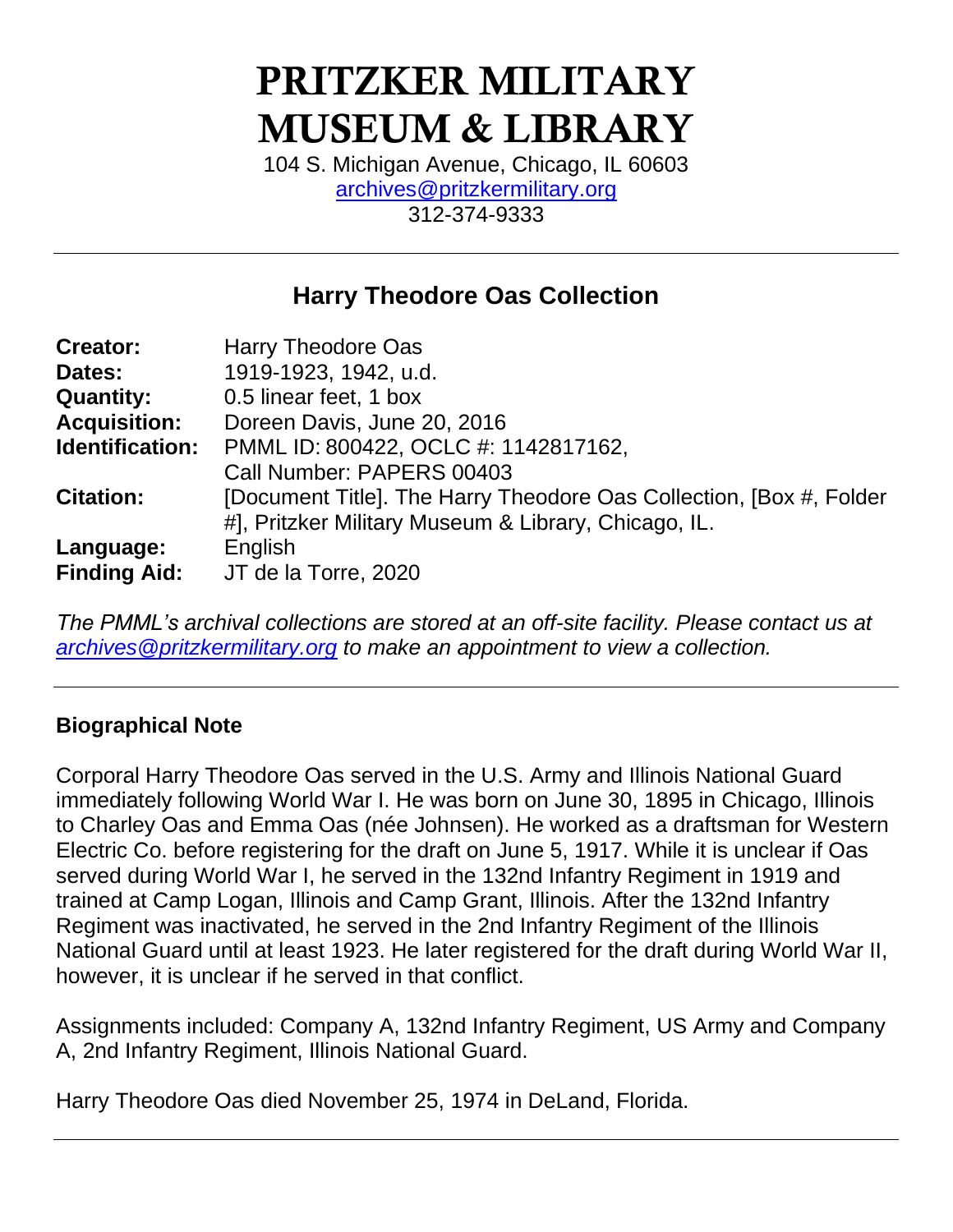### **Scope and Content of the Collection**

The Harry Theodore Oas Collection consists of a scrapbook that contains photographs, newspaper clippings and documents related to his service in the US Army and Illinois Army National Guard. The collection contains materials dating from 1919-1923 and 1942. Two photographs have been separated from the collection.

#### **Arrangement**

The collection arrived in donor-imposed order. PMML staff have organized the collection into one series.

#### **Series One:**

Series One consists of a scrapbook containing photographs, newspaper clippings and documents related to Oas' military service. Most of the photographs document training at Camp Logan, Illinois and Camp Grant, Illinois.

#### **Rights**

Copyrights held by Doreen Davis were transferred to the Pritzker Military Museum & Library. All other rights are held by the author or publisher. Users assume responsibility for following copyright laws as established by US Code Title 17.

#### **Separations**

| <b>Item ID</b> | Call<br><b>Number</b> | <b>Description</b>                                                                                                                                    | Location |
|----------------|-----------------------|-------------------------------------------------------------------------------------------------------------------------------------------------------|----------|
|                |                       | <b>Photographs</b>                                                                                                                                    |          |
| 800422002      | <b>PHOTO</b><br>05045 | Oversize black and white<br>photograph originally on pg. 11:<br>portrait of 43rd Company D.O.<br>Illinois Reserve Militia                             |          |
| 800422003      | <b>PHOTO</b><br>05046 | Oversize black and white<br>photograph originally between<br>pg. 54 and pg. 55: portrait of<br>2nd Battalion, 2nd Regiment<br>Illinois National Guard |          |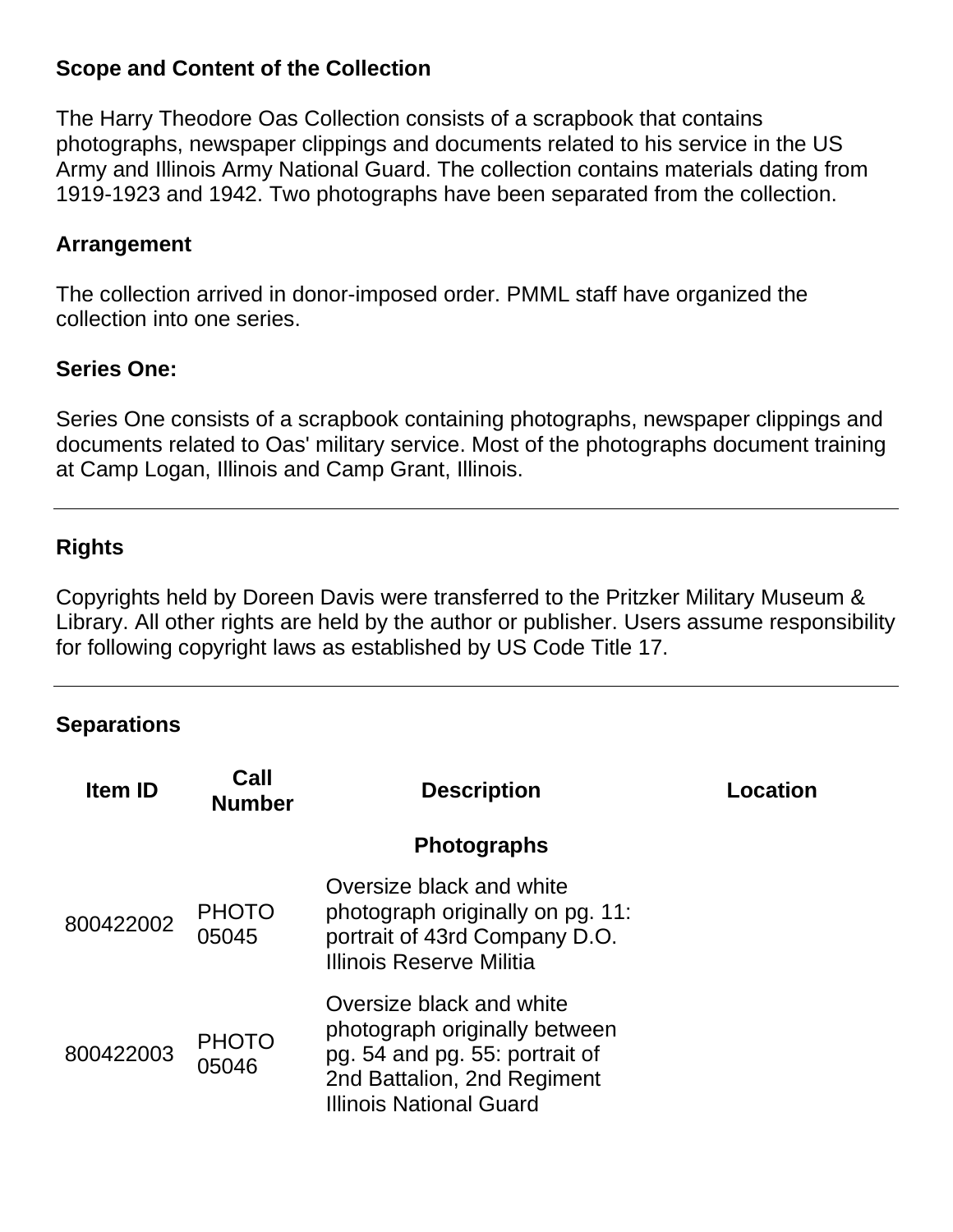# **Key Subjects**

This collection is indexed under the following headings in the Library's online catalog. Researchers interested in materials about related topics, persons, or places should search the catalog using these subject headings.

## **Subjects**

Military camps—Illinois **Scrapbooks** United States. Army—Infantry United States--National Guard World War, 1914-1918

## **Container List**

|   | <b>Box Folder</b> | Item ID# | Title                                                                                                                                                                                                                                                                                                                                                     | <b>Dates</b>             |
|---|-------------------|----------|-----------------------------------------------------------------------------------------------------------------------------------------------------------------------------------------------------------------------------------------------------------------------------------------------------------------------------------------------------------|--------------------------|
|   |                   |          | <b>Series One: Scrapbook</b>                                                                                                                                                                                                                                                                                                                              |                          |
| 1 | 1                 |          | 800422001 "132nd Infantry" Scrapbook                                                                                                                                                                                                                                                                                                                      | 1919-1923,<br>1942, u.d. |
| 1 | 1                 |          | pg. 1: title page, "132nd Infantry: Camp<br>Scenes of 1921, 1922-1923<br><b>Encampments And Illinois Reserve Militia</b><br>Encampment Of 1919"                                                                                                                                                                                                           | u.d.                     |
| 1 | 1                 |          | pg. 3: newspaper clipping, "National<br>Guard' As Name Is Abandoned," unknown<br>source                                                                                                                                                                                                                                                                   | 1/6/1922                 |
| 1 | 1                 |          | pg. 4: newspaper clipping, black and white<br>photograph, portrait of officers of 132nd<br>Infantry Regiment, captioned: "Left To<br>Right - Col. William E. Swanson,<br>Commander of the Regiment; Maj. Fred E.<br>Rand; Capt. Fred A. Rye, Adjutant, and<br>Capt. John L. O'Donnell, Regimental<br>Chaplain, as men entrained to-day for<br>Camp Grant" | 1923                     |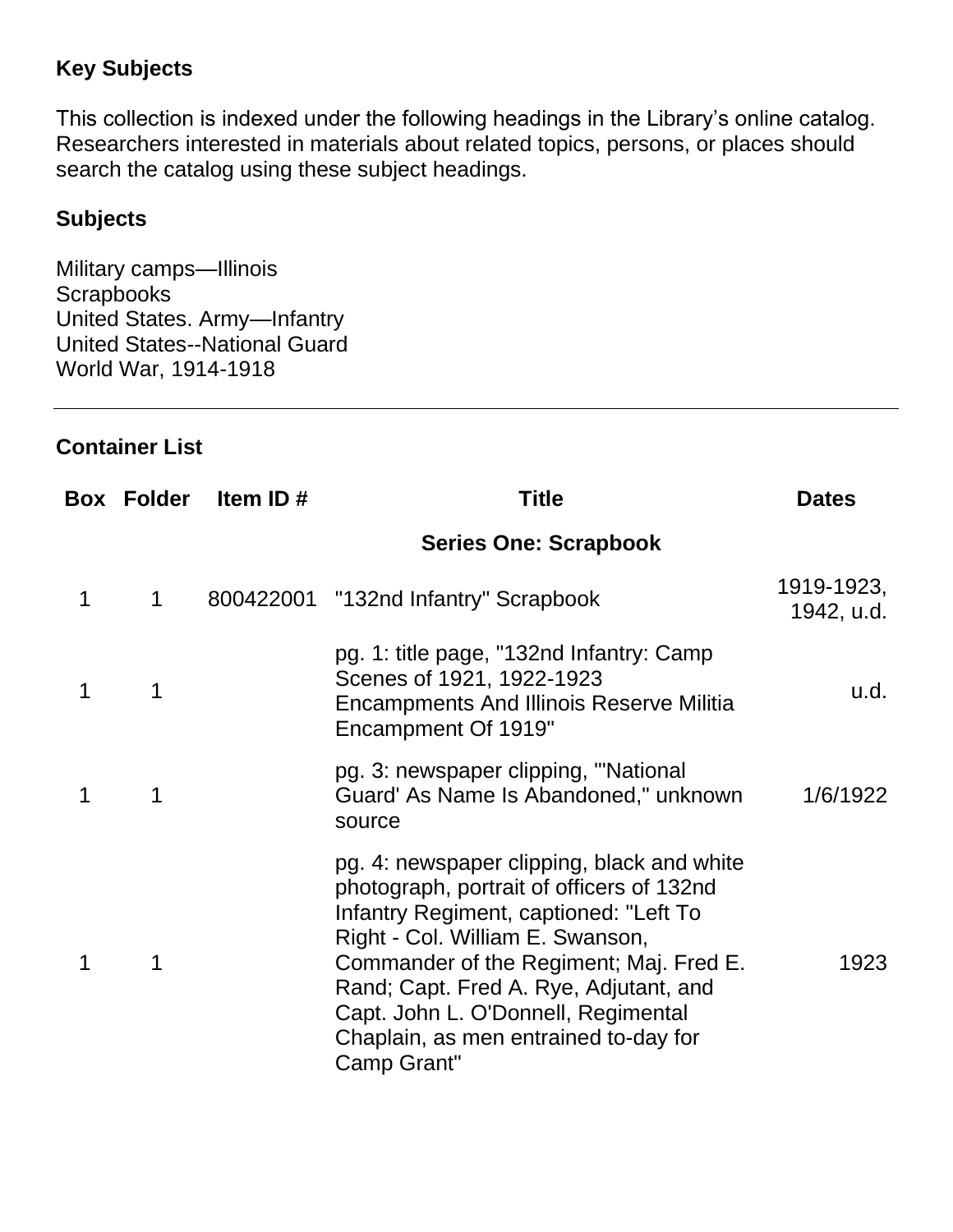| $\mathbf 1$ | 1 | Between pg. 4 and pg. 5: black and white<br>photograph, portrait of Company A, 132nd<br>Infantry, captioned: "Company A., 132nd.<br>Inft. July .7.th To 21.S.T. 1923, Camp<br>Grant III.", duplicate of photo on pg. 12<br>and two photos found between pg. 30 and<br>pg. 31 | 7/1923    |
|-------------|---|------------------------------------------------------------------------------------------------------------------------------------------------------------------------------------------------------------------------------------------------------------------------------|-----------|
| $\mathbf 1$ | 1 | pg. 5: newspaper clipping, "Second<br><b>Regiment Guardsmen Off For Summer</b><br>Training," unknown source                                                                                                                                                                  | 1923      |
| 1           | 1 | pg. 6: newspaper clipping, "Infantry<br>Notes", reprinted from Army-Navy Journal                                                                                                                                                                                             | u.d.      |
|             | 1 | pg. 7-8: newspaper clipping, "132nd<br>Rookies Get Busy At Camp Grant"                                                                                                                                                                                                       | 1923      |
| 1           | 1 | pg. 9: newspaper clipping, "World War<br>Leaders To Visit Camp," Rockford<br>Republic                                                                                                                                                                                        | 7/11/1923 |
| 1           | 1 | pg. 10: newspaper clipping, "Lieut. Gov. F.<br>E. Sterling [illegible] 132nd Infantry<br>Regiment at Camp," unknown source                                                                                                                                                   | 1923      |
|             |   | pg. 12: black and white photograph,<br>portrait of Company A, 132nd Infantry,<br>captioned: "Company A., 132nd. Inft. July<br>.7.th To 21.S.T. 1923, Camp Grant III.",<br>duplicate of photos found between pg. 4<br>and pg. 5 and between pg. 30 and pg. 31                 | c.7/1923  |
|             | 1 | pg. 13: black and white photograph, large<br>group of tents with buildings in foreground<br>and background, captioned: "132nd<br>Infantry At Camp Grant 1923"                                                                                                                | 1923      |
|             | 1 | pg. 14: black and white photograph,<br>landscape view of Rock River, captioned:<br>"Rock River Camp Grant"                                                                                                                                                                   | u.d.      |
|             | 1 | pg. 15: black and white photograph,<br>several uniformed infantrymen setting up<br>tents                                                                                                                                                                                     | u.d.      |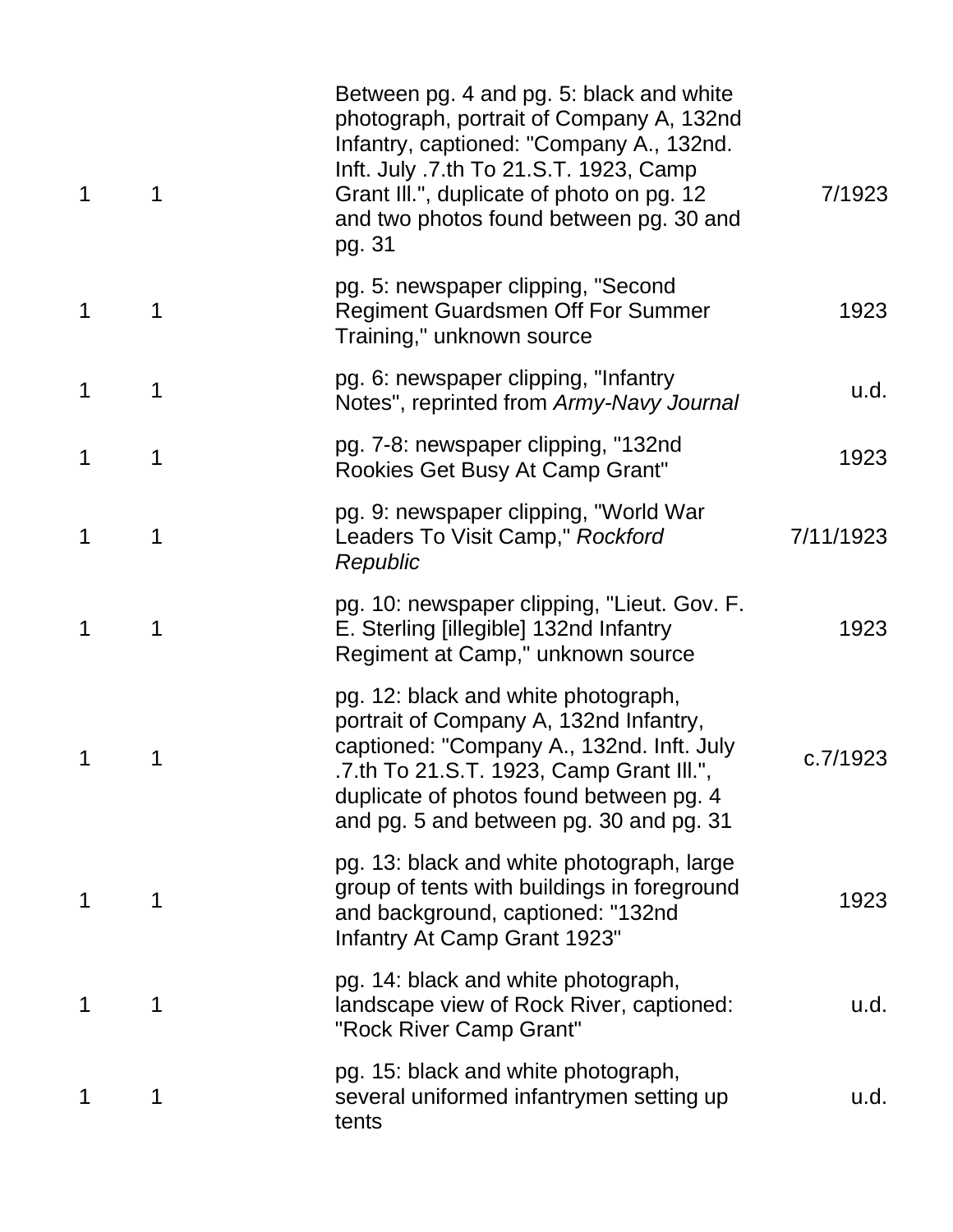| 1 | 1 | pg. 16: black and white photograph,<br>uniformed infantrymen setting up tents                                                                                                    | u.d. |
|---|---|----------------------------------------------------------------------------------------------------------------------------------------------------------------------------------|------|
| 1 | 1 | pg. 17: black and white photograph, three<br>uniformed infantrymen standing outside<br>row of tents, captioned: "Can I have a<br>pass, Sir? NO."                                 | u.d. |
| 1 | 1 | pg. 18: black and white photograph, line of<br>uniformed infantrymen with rifles resting<br>on their shoulders, captioned: "Fall in. Drill<br>call", with small cartoon attached | u.d. |
| 1 | 1 | pg. 19: black and white photograph, line of<br>uniformed infantrymen with rifles resting<br>on their shoulders, captioned: "Let's hear it<br>smash."                             | u.d. |
| 1 | 1 | pg. 20: black and white photograph,<br>uniformed infantrymen setting up tents                                                                                                    | u.d. |
| 1 | 1 | pg. 21: black and white photograph,<br>uniformed infantrymen setting up tents,<br>with small cartoon attached                                                                    | u.d. |
| 1 | 1 | pg. 22: black and white photograph,<br>portrait of uniformed infantrymen with<br>tents in background                                                                             | u.d. |
|   | 1 | pg. 23: black and white photograph,<br>portrait of three row of uniformed<br>infantrymen                                                                                         | u.d. |
| 1 | 1 | pg. 24: black and white photograph,<br>portrait of three rows of uniformed<br>infantrymen                                                                                        | u.d. |
| 1 | 1 | pg. 25: black and white photograph, two<br>men boxing in boxing ring while uniformed<br>infantrymen look on                                                                      | u.d. |
| 1 | 1 | pg. 26: black and white photograph,<br>portrait of two uniformed infantrymen<br>standing with tent in background                                                                 | u.d. |
| 1 | 1 | pg. 26: black and white photograph,<br>portrait of standing uniformed infantryman                                                                                                | u.d. |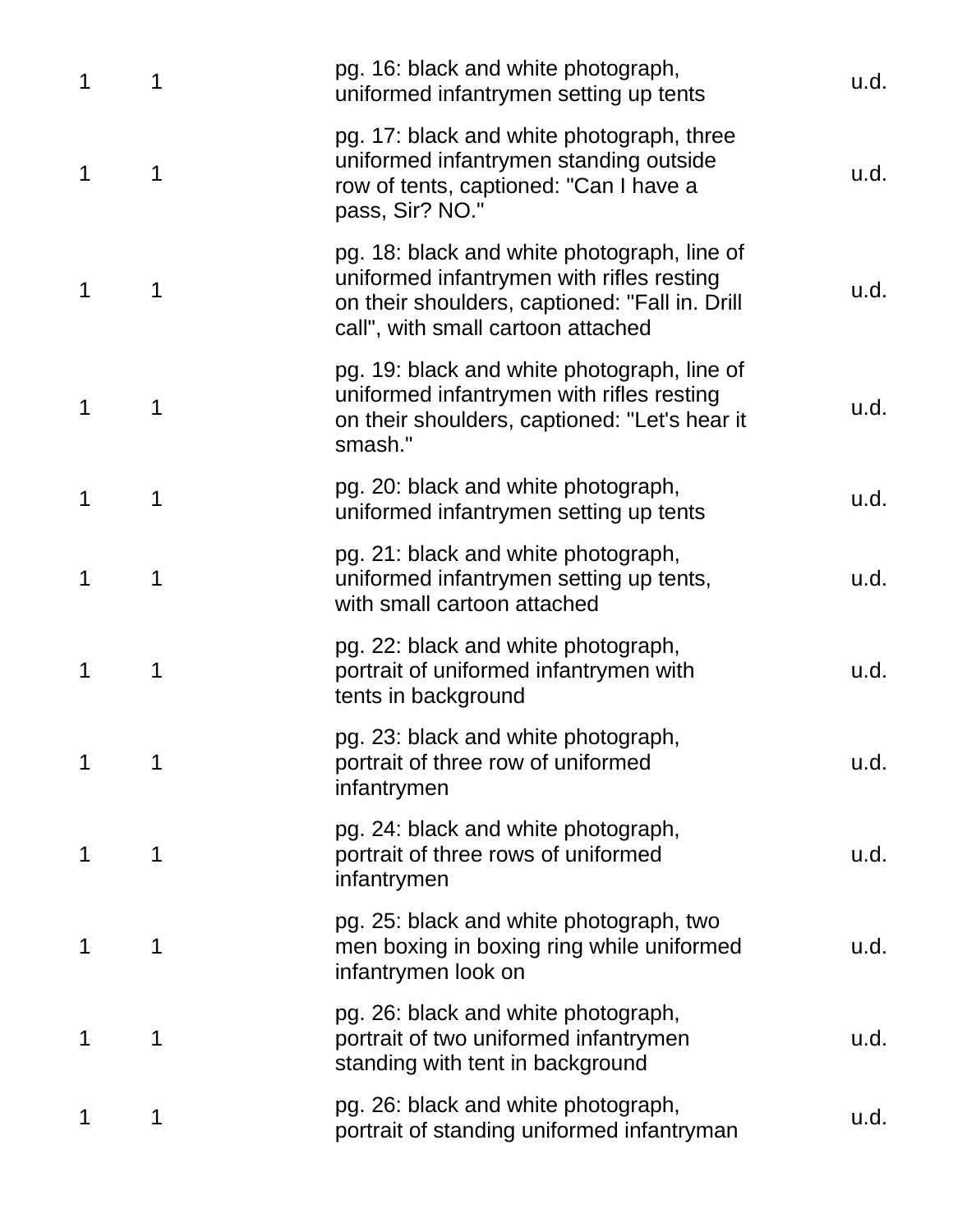| 1 | 1 | pg. 27: black and white photograph, two<br>uniformed infantrymen standing at base of<br>statue of eagle holding American flag                                                                                                                                                                                                               | u.d.     |
|---|---|---------------------------------------------------------------------------------------------------------------------------------------------------------------------------------------------------------------------------------------------------------------------------------------------------------------------------------------------|----------|
| 1 | 1 | pg. 27: black and white photograph,<br>portrait of uniformed Sergeant standing<br>with tent in background                                                                                                                                                                                                                                   | u.d.     |
| 1 | 1 | pg. 28: black and white photograph,<br>portrait of W.E. Martin standing with tent in<br>background, captioned: "W.E. Martin, 1st<br>Sgt., Co. "A," has the distinction of being<br>the oldest 1st Sgt. in Illinois if not in the<br>U.S., in point of service at the game.<br>Congratulations old top! It's hard to kill the<br>old horse." | u.d.     |
| 1 | 1 | pg. 29: black and white photograph,<br>portrait of uniformed infantryman standing<br>with tent in background, possibly Harry<br>Oas                                                                                                                                                                                                         | u.d.     |
| 1 | 1 | pg. 30: black and white photograph,<br>portrait of uniformed infantryman standing<br>with tents in background, possibly Harry<br>Oas                                                                                                                                                                                                        | u.d.     |
| 1 |   | Between pg. 30 and pg. 31: black and<br>white photograph, portrait of Company A,<br>132nd Infantry, captioned: "Company A.,<br>132nd. Inft. July .7.th To 21.S.T. 1923,<br>Camp Grant III.", duplicate of photo on pg.<br>12 and between pg. 4 and pg. 5 and<br>between pg. 30 and pg. 31                                                   | c.7/1923 |
| 1 | 1 | Between pg. 30 and pg. 31: black and<br>white photograph, portrait of Company A,<br>132nd Infantry, captioned: "Company A.,<br>132nd. Inft. July .7.th To 21.S.T. 1923,<br>Camp Grant III.", duplicate of photo on pg.<br>12 and pg. 31                                                                                                     | c.7/1923 |
| 1 | 1 | pg. 31: black and white photograph,<br>portrait of uniformed infantryman with<br>blanket covered with gear including rifle                                                                                                                                                                                                                  | u.d.     |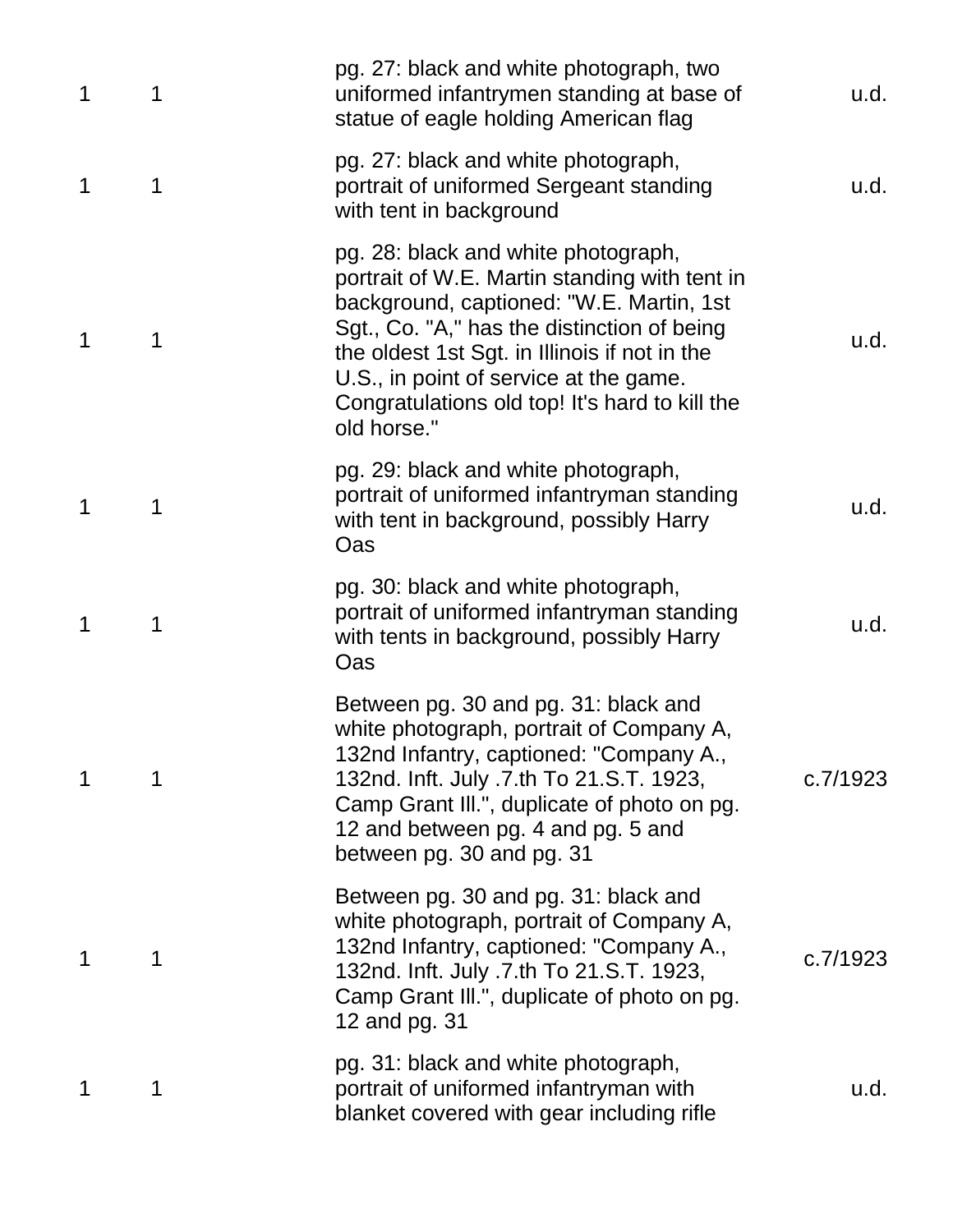| 1 | 1 | pg. 32: black and white photograph,<br>portrait of three uniformed infantrymen<br>standing with tent in background                                                 | u.d.      |
|---|---|--------------------------------------------------------------------------------------------------------------------------------------------------------------------|-----------|
| 1 | 1 | Between pg. 32 and pg. 33: Registration<br>Certificate                                                                                                             | 4/27/1942 |
| 1 | 1 | pg. 33: black and white photograph, two<br>men laying on cots peeking out from under<br>a tent flap, with attached clipping of poem<br>titled "A Soldier's Prayer" | u.d.      |
| 1 | 1 | pg. 34: black and white photograph,<br>portrait of infantryman in heavy coat<br>standing with tents in background                                                  | u.d.      |
| 1 | 1 | pg. 35: black and white photograph,<br>portrait of uniformed infantryman washing<br>dishes in wash basin                                                           | u.d.      |
| 1 | 1 | pg. 36: black and white photograph,<br>uniformed infantryman standing in field                                                                                     | u.d.      |
| 1 | 1 | pg. 36: black and white photograph,<br>uniformed infantryman standing at base of<br>statue of eagle holding American flag                                          | u.d.      |
| 1 | 1 | pg. 37: black and white photograph, large<br>group of tents                                                                                                        | u.d.      |
| 1 | 1 | pg. 38: black and white photograph, two<br>uniformed infantrymen crossing dirt road<br>to row of tents                                                             | u.d.      |
| 1 | 1 | pg. 39: black and white photograph,<br>portrait of uniformed infantryman standing<br>with rifle at side and group of infantrymen<br>in background                  | u.d.      |
| 1 | 1 | pg. 40: black and white photograph, group<br>of infantrymen boarding train                                                                                         | u.d.      |
| 1 | 1 | pg. 41: black and white photograph,<br>portrait of uniformed officer with tents in<br>background                                                                   | u.d.      |
| 1 | 1 | pg. 42: black and white photograph,<br>infantrymen during training exercise                                                                                        | u.d.      |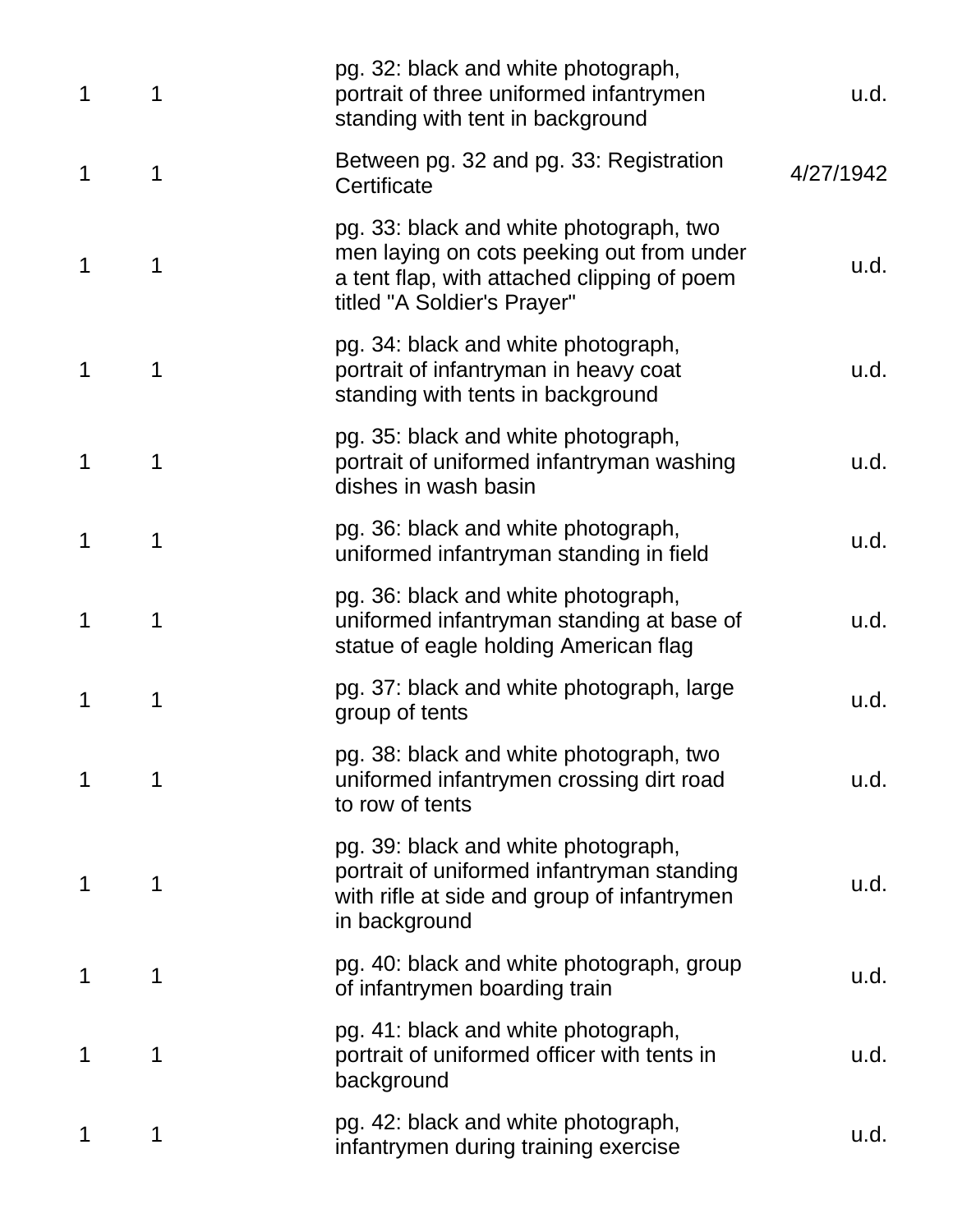| 1 | 1 | pg. 43: black and white photograph,<br>portrait of two infantrymen                                                                     | u.d. |
|---|---|----------------------------------------------------------------------------------------------------------------------------------------|------|
| 1 | 1 | pg. 44: black and white photograph,<br>procession of infantrymen crossing<br>wooden bridge                                             | u.d. |
| 1 | 1 | pg. 45: black and white photograph, tent                                                                                               | u.d. |
| 1 | 1 | pg. 46: black and white photograph, group<br>of infantrymen sitting on cots during<br>construction of tent camp                        | u.d. |
| 1 | 1 | Between pg. 46 and pg. 47: black and<br>white photograph, portrait of two<br>infantrymen standing with tent in<br>background           | u.d. |
| 1 | 1 | pg. 47: black and white photograph, line of<br>uniformed infantrymen seated in field,<br>captioned: "The Gang's All Here"              | u.d. |
| 1 | 1 | pg. 48: black and white photograph,<br>portrait of group of infantrymen standing<br>with tents in background                           | u.d. |
| 1 | 1 | pg. 49: black and white photograph, group<br>of infantrymen standing in field with group<br>seated in foreground                       | u.d. |
| 1 | 1 | pg. 50: black and white photograph,<br>portrait of four uniformed infantrymen<br>standing with group of men and tents in<br>background | u.d. |
| 1 | 1 | pg. 51: black and white photograph,<br>portrait of two rows of infantrymen seated<br>in field with tents in background                 | u.d. |
| 1 | 1 | pg. 52: black and white photograph,<br>portrait of uniformed infantryman standing<br>with tent in background                           | u.d. |
| 1 | 1 | pg. 53: black and white photograph, man<br>seated reading letter while men setting up<br>tent camp in background                       | u.d. |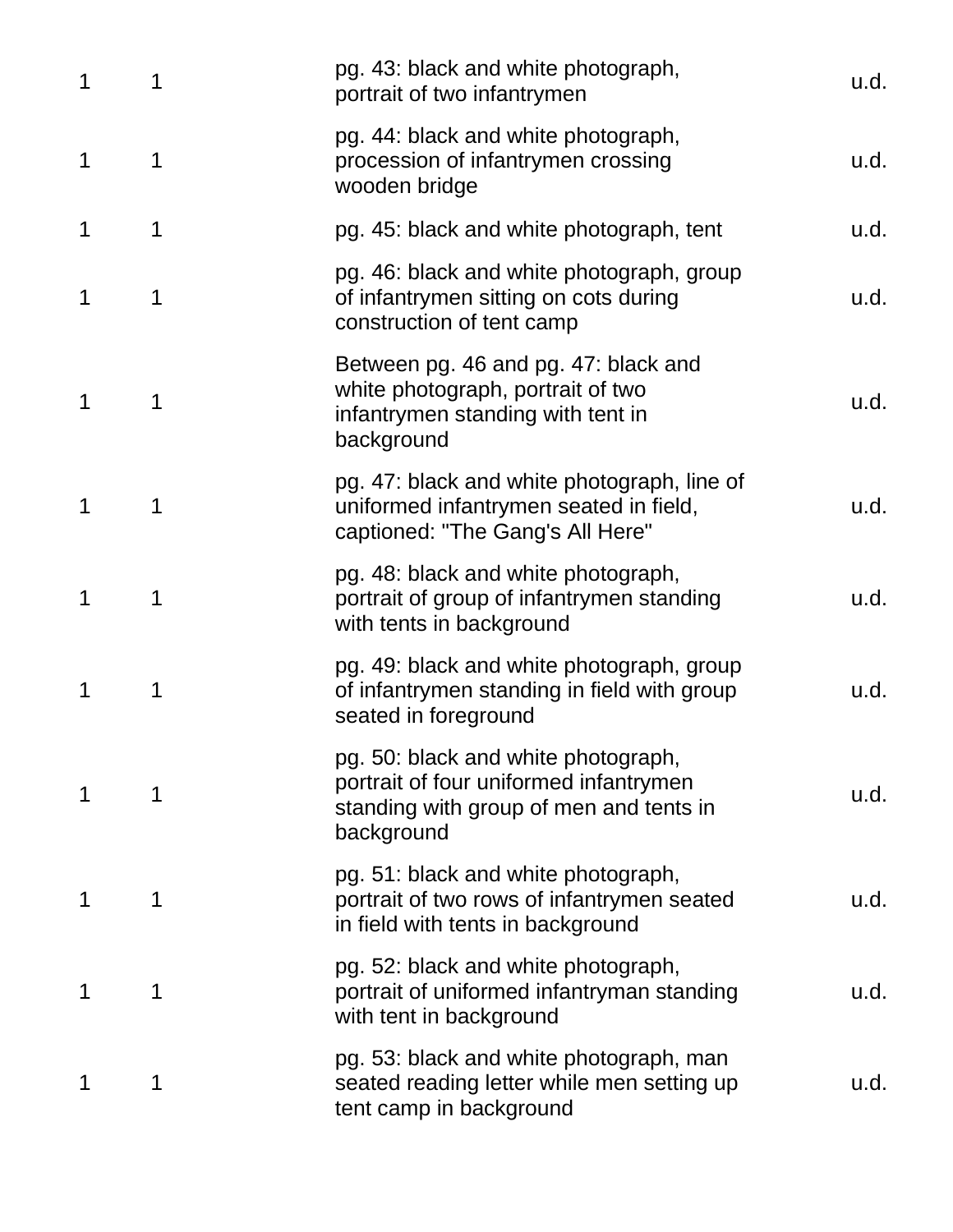| 1 | 1 | pg. 54: black and white photograph,<br>uniformed infantrymen standing next to<br>group of tents                                                                                         | u.d.                    |
|---|---|-----------------------------------------------------------------------------------------------------------------------------------------------------------------------------------------|-------------------------|
| 1 | 1 | pg. 55: black and white photograph,<br>infantrymen constructing camp                                                                                                                    | u.d.                    |
| 1 | 1 | pg. 57: shooting range score card, prone<br>at 200 yards and 300 yards                                                                                                                  | 7/14/1922               |
| 1 | 1 | pg. 58: shooting range score card, sitting<br>at 300 yards and standing at 200 yards                                                                                                    | 7/14/1922-<br>7/15/1922 |
| 1 | 1 | pg. 59: shooting range score card,<br>kneeling at 300 yards                                                                                                                             | 7/15/1922               |
| 1 | 1 | pg. 60: Rifle Practice Firing Card                                                                                                                                                      | 1922                    |
| 1 | 1 | pg. 63: newspaper clipping, "Second<br>Infantry Is Off For Camp Logan," unknown<br>source                                                                                               | u.d.                    |
| 1 | 1 | pg. 64: newspaper clipping, black and<br>white photograph, line of uniformed<br>infantrymen, captioned: "Second<br><b>Regiment Guardsmen Off For Summer</b><br>Camp At," unknown source | u.d.                    |
| 1 | 1 | pg. 65: newspaper clipping, "2d Infantry<br>Works Fast At Camp Logan," unknown<br>source                                                                                                | u.d.                    |
| 1 | 1 | pg. 66: newspaper clipping, "Watching<br>Camp Logan Battle Drill," unknown source                                                                                                       | u.d.                    |
| 1 | 1 | pg. 67: newspaper clipping, "Camp Logan<br>In 'Battle Array' As Vets Meet," unknown<br>source                                                                                           | u.d.                    |
| 1 | 1 | pg. 68: newspaper clipping, "2nd Infantry<br>Near 100 Pct Healthy," unknown source                                                                                                      | u.d.                    |
| 1 | 1 | pg. 69: black and white photograph,<br>infantrymen constructing tent camp                                                                                                               | u.d.                    |
| 1 | 1 | pg. 70: black and white photograph,<br>portrait of two rows of infantrymen with<br>tent in background                                                                                   | u.d.                    |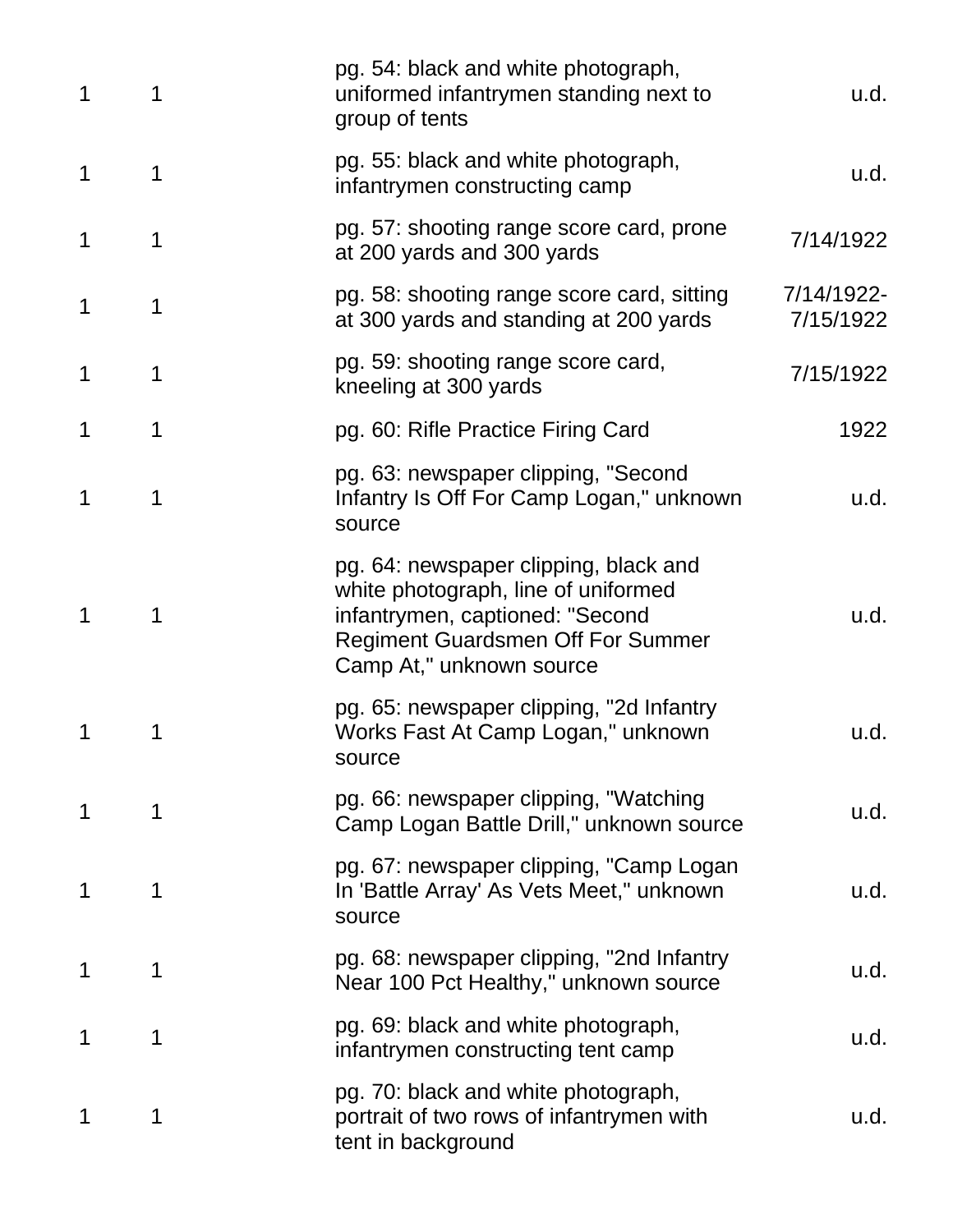| 1 | 1 | pg. 71: black and white photograph, row of<br>tents                                                                                                                                 | u.d. |
|---|---|-------------------------------------------------------------------------------------------------------------------------------------------------------------------------------------|------|
| 1 | 1 | pg. 72: black and white photograph, group<br>of tents with group of uniformed<br>infantrymen standing nearby                                                                        | u.d. |
| 1 | 1 | pg. 73: black and white photograph, row of<br>tents with sign reading: "Co. A." in<br>foreground                                                                                    | u.d. |
| 1 | 1 | pg. 74: black and white photograph,<br>uniformed infantryman standing next to<br>row of tents                                                                                       | u.d. |
| 1 | 1 | pg. 75: black and white photograph, line of<br>uniformed infantrymen standing outside<br>building, captioned: "When do we eat?"                                                     | u.d. |
| 1 | 1 | pg. 76: black and white photograph,<br>portrait of uniformed infantryman standing<br>in front of tent                                                                               | u.d. |
| 1 | 1 | pg. 77: black and white photograph, two<br>uniformed infantrymen seated outside tent                                                                                                | u.d. |
| 1 | 1 | pg. 78: black and white photograph, group<br>of infantrymen holding food plates,<br>captioned: "What's that? Say, listen - you -<br>I bet you don't get such good grub at<br>home." | u.d. |
| 1 | 1 | pg. 79: black and white photograph,<br>portrait of two uniformed infantrymen                                                                                                        | u.d. |
| 1 | 1 | pg. 80: black and white photograph,<br>portrait of two uniformed infantrymen, with<br>one holding drum and other holding bugle                                                      | u.d. |
| 1 | 1 | pg. 81: clipping, paper reading: "Second<br>Infantry Illinois Reserve Militia   Colonel<br>Joseph C. Wilson, Commanding"                                                            | u.d. |
| 1 | 1 | pg. 82: black and white photograph,<br>portrait of Colonel Joseph C. Wilson                                                                                                         | u.d. |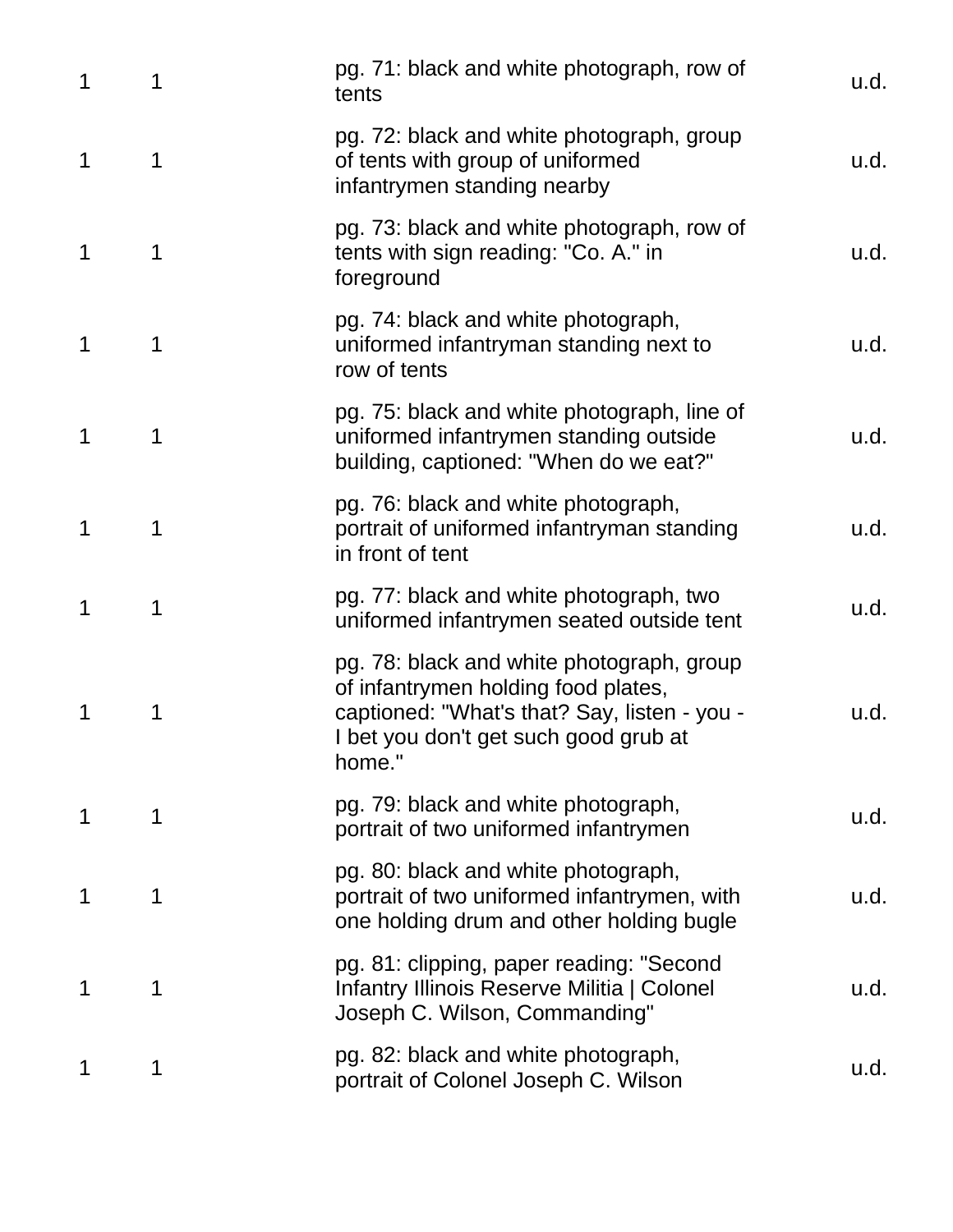| 1 | 1 | pg. 83: black and white photograph,<br>portrait of Lieutenant Colonel Charles H.<br>Alsip                                        | u.d. |
|---|---|----------------------------------------------------------------------------------------------------------------------------------|------|
| 1 | 1 | pg. 84: black and white photograph,<br>portrait of Major Archibald MacLeish                                                      | u.d. |
| 1 | 1 | pg. 84: black and white photograph,<br>portrait of Major W.P. Sims                                                               | u.d. |
| 1 | 1 | pg. 84: black and white photograph,<br>portrait of Major John P. Hobbs                                                           | u.d. |
| 1 | 1 | pg. 85: black and white photograph, gate<br>over road reading: "Camp Logan Illinois<br><b>State Rifle Range"</b>                 | u.d. |
| 1 | 1 | pg. 85: black and white photograph, line of<br>five uniformed infantrymen standing on<br>Camp Logan train platform               | u.d. |
| 1 | 1 | pg. 86: black and white photograph,<br>exterior view of barracks building                                                        | u.d. |
| 1 | 1 | pg. 86: black and white photograph, group<br>of infantrymen on steps of barracks<br>building with men peeking through<br>windows | u.d. |
| 1 | 1 | pg. 87: black and white photograph, group<br>of uniformed infantrymen sitting on bunks<br>in barracks                            | u.d. |
| 1 | 1 | pg. 87: black and white photograph,<br>portrait of three uniformed infantrymen<br>sitting on bunk in barracks                    | u.d. |
|   | 1 | pg. 88: black and white photograph,<br>portrait of uniformed infantryman standing<br>with rifle resting on shoulder              | u.d. |
| 1 | 1 | pg. 88: black and white photograph,<br>portrait of uniformed infantrymen standing<br>with arms around each other                 | u.d. |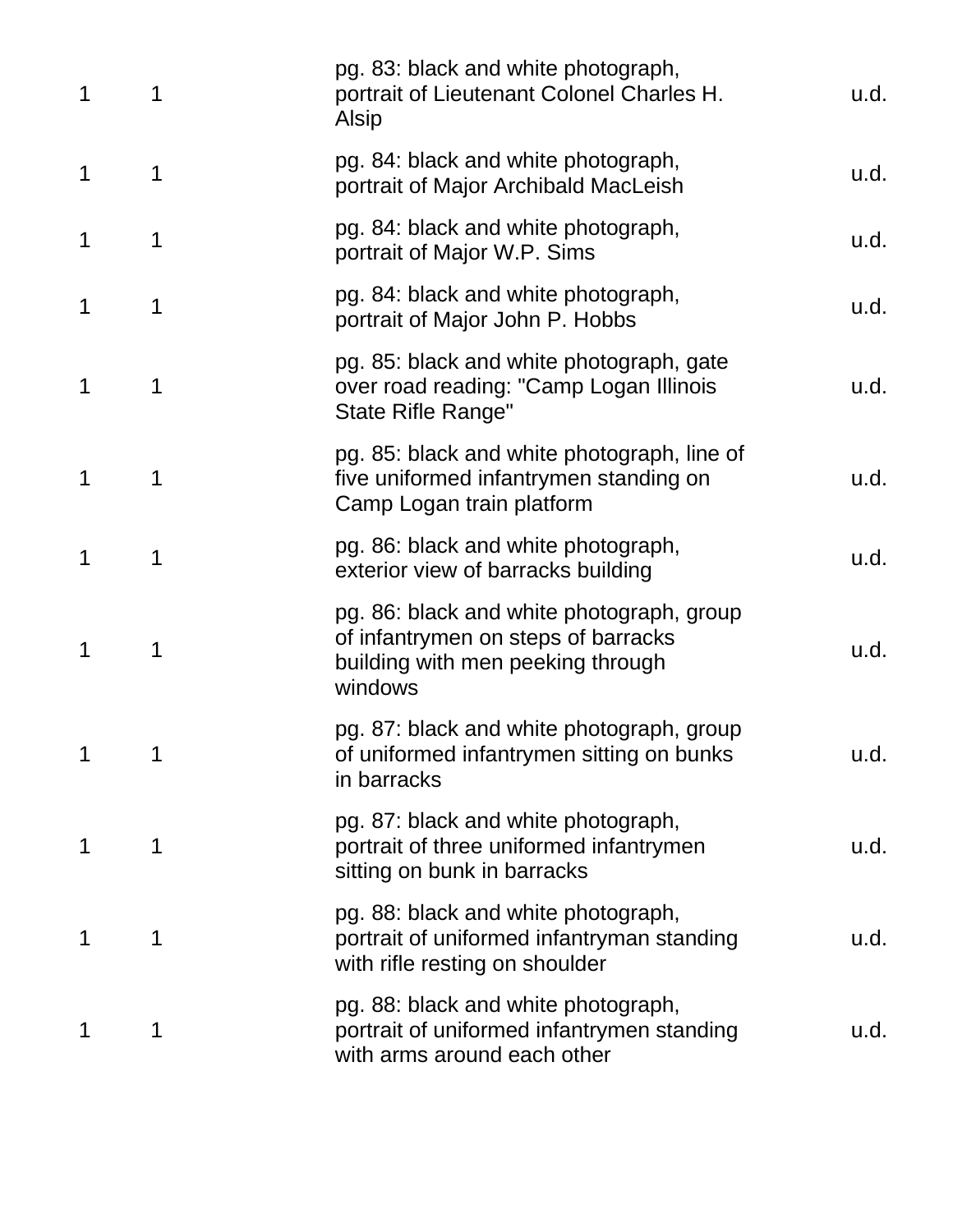| 1 | 1 | pg. 89: black and white photograph,<br>portrait of two uniformed infantrymen<br>standing outside barracks holding rifles<br>with bayonets | u.d. |
|---|---|-------------------------------------------------------------------------------------------------------------------------------------------|------|
| 1 | 1 | pg. 89: black and white photograph,<br>portrait of two uniformed infantrymen<br>standing holding rifles                                   | u.d. |
| 1 | 1 | pg. 90: black and white photograph,<br>uniformed infantryman walking with rifle<br>resting on shoulder                                    | u.d. |
| 1 | 1 | pg. 90: black and white photograph,<br>uniformed infantryman walking with rifle<br>resting on shoulder                                    | u.d. |
| 1 | 1 | pg. 91: black and white photograph, group<br>of uniformed infantrymen standing on<br>steps of barracks                                    | u.d. |
| 1 | 1 | pg. 91: black and white photograph,<br>uniformed infantryman seated reading<br>newspaper                                                  | u.d. |
| 1 | 1 | pg. 92: black and white photograph, group<br>of infantrymen at rifle range                                                                | u.d. |
| 1 | 1 | pg. 92: black and white photograph,<br>seated infantryman firing rifle at rifle range<br>while another infantryman looks on               | u.d. |
| 1 | 1 | pg. 92: black and white photograph, view<br>of rifle range                                                                                | u.d. |
| 1 | 1 | pg. 93: black and white photograph,<br>military band procession                                                                           | u.d. |
| 1 | 1 | pg. 93: black and white photograph, line of<br>uniformed infantrymen standing outside<br>barracks                                         | u.d. |
| 1 | 1 | pg. 94: black and white photograph, large<br>group of uniformed infantrymen walking in<br>field                                           | u.d. |